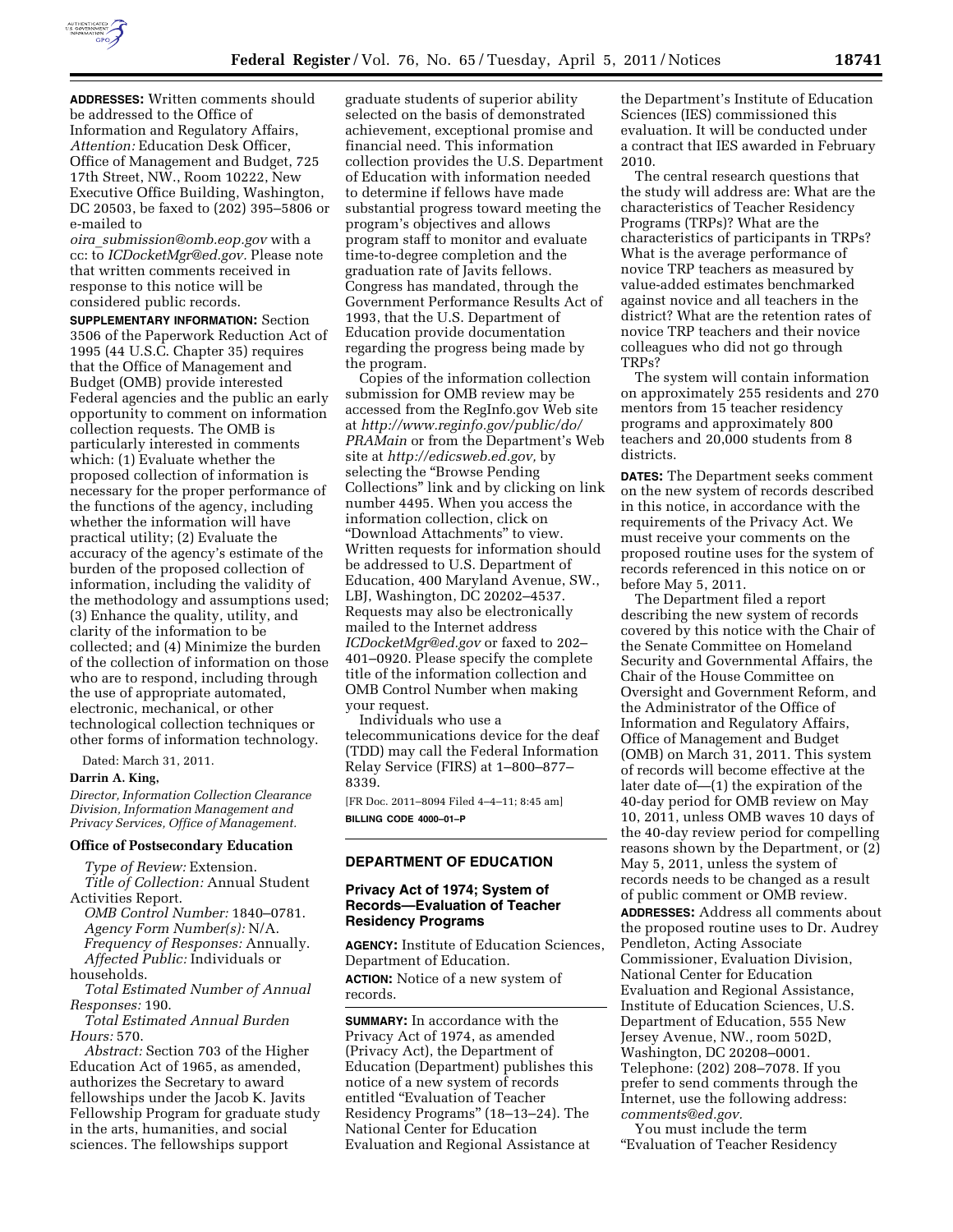Programs'' in the subject line of the electronic message.

During and after the comment period, you may inspect all comments about this notice at the U.S. Department of Education in room 502D, 555 New Jersey Avenue, NW., Washington, DC, between the hours of 8:00 a.m. and 4:30 p.m., Eastern time, Monday through Friday of each week except Federal holidays.

# **Assistance to Individuals With Disabilities in Reviewing the Rulemaking Record**

On request, we will supply an appropriate aid, such as a reader or print magnifier, to an individual with a disability who needs assistance to review the comments or other documents in the public rulemaking record for this notice. If you want to schedule an appointment for this type of aid, please contact the person listed under **FOR FURTHER INFORMATION CONTACT**.

## **FOR FURTHER INFORMATION CONTACT:** Dr.

Audrey Pendleton. *Telephone:* (202) 208–7078. If you use a telecommunications device for the deaf (TDD), you may call the Federal Relay Service (FRS), toll free, at 1–800–877– 8339.

Individuals with disabilities may obtain this document in an alternative format (*e.g.,* braille, large print, audiotape, or computer diskette) on request to the contact person listed in this section.

# **SUPPLEMENTARY INFORMATION:**

## **Introduction**

The Privacy Act (5 U.S.C. 552a) requires the Department to publish in the **Federal Register** this notice of a new system of records maintained by the Department. The Department's regulations implementing the Privacy Act are contained in part 5b of title 34 of the Code of Federal Regulations (CFR).

The Privacy Act applies to information about individuals that contains individually identifying information and that is retrieved by a unique identifier associated with each individual, such as a name or social security number. The information about each individual is called a ''record,'' and the system, whether manual or computer-based, is called a ''system of records.''

The Privacy Act requires each agency to publish a notice of a system of records in the **Federal Register** and to prepare and send a report to OMB whenever the agency publishes a new system of records. Each agency is also

required to send copies of the report to the Chair of the Senate Committee on Homeland Security and Governmental Affairs and the Chair of the House Committee on Oversight and Government Reform. These reports are included to permit an evaluation of the probable effect of the proposal on the privacy rights of individuals.

## **Electronic Access to This Document**

You can view this document, as well as all other documents of this Department published in the **Federal Register**, in text or Adobe Portable Document Format (PDF) on the Internet at the following site: *[http://www.ed.gov/](http://www.ed.gov/news/fedregister) [news/fedregister.](http://www.ed.gov/news/fedregister)* To use PDF you must have Adobe Acrobat Reader, which is available free at this site.

**Note:** The official version of this document is the document published in the **Federal Register**. Free Internet access to the official edition of the **Federal Register** and the Code of Federal Regulations is available via the Federal Digital System at: *[http://](http://www.gpo.gov/fdsys)  [www.gpo.gov/fdsys.](http://www.gpo.gov/fdsys)* 

Dated: March 31, 2010.

### **John Q. Easton,**

*Director, Institute of Education Sciences.* 

For the reasons discussed in the preamble, the Director of the Institute of Education Sciences, U.S. Department of Education, publishes a notice of a new system of records to read as follows:

### **18–13–24**

#### **SYSTEM NAME:**

Evaluation of Teacher Residency Programs.

#### **SECURITY CLASSIFICATION:**

None.

#### **SYSTEM LOCATION:**

(1) Evaluation Division, National Center for Education Evaluation and Regional Assistance, Institute of Education Sciences (IES), U.S. Department of Education, 555 New Jersey Avenue, NW., room 502D, Washington, DC 20208–0001.

(2) Mathematica Policy Research, Inc., 600 Alexander Park, Princeton, NJ 08540 (contractor).

(3) Decision Information Resources, Inc., 2600 Southwest Freeway, Suite 900, Houston, TX 77098 (subcontractor).

# **CATEGORIES OF INDIVIDUALS COVERED BY THE SYSTEM:**

This system contains records on approximately 255 residents and 270 mentors from approximately 15 teacher residency programs and 800 teachers and 20,000 students from 8 districts.

#### **CATEGORIES OF RECORDS IN THE SYSTEM:**

The system of records will include personally identifying information about the students in the participating teacher classrooms, including demographic information such as race, ethnicity, gender, age, and educational background; information on attendance and disciplinary incidences; and scores on reading and mathematics achievement tests. The system of records will also include personally identifying information about the mentors, residents and teachers participating in the evaluation, including demographic information, such as race, ethnicity, gender, and educational background, and teaching experience. The system of records will also include employment information on the teachers participating in the evaluation.

## **AUTHORITY FOR MAINTENANCE OF THE SYSTEM:**

The evaluation is authorized under sections 171(b) and 173 of the Education Sciences Reform Act of 2002 (ESRA) (20 U.S.C. 9561(b) and 9563), and section 202(h)(1) of the Higher Education Act, as amended by the Higher Education Opportunity Act of 2008 (HEA) (20 U.S.C. 1022a(h)). The grant programs that are the subject of this evaluation are authorized under Part A of Title II of the HEA (sec. 201–204) (20 U.S.C. 1022– 1022c).

## **PURPOSE(S):**

The information contained in the records maintained in this system is used for the following purpose:

To describe Teacher Residency Programs (TRPs) and summarize the teacher retention and student achievement outcomes of TRP participants. The study will address the following research questions:

(1) What are the characteristics of TRPs?

(2) What are the characteristics of participants in TRPs?

(3) What is the average performance of novice TRP teachers as measured by value-added estimates benchmarked against novice and all teachers in the district?

(4) What are the retention rates of novice TRP teachers and their novice colleagues who did not go through TRPs?

## **ROUTINE USES OF RECORDS MAINTAINED IN THE SYSTEM, INCLUDING CATEGORIES OF USERS AND THE PURPOSES OF SUCH USES:**

The Department of Education (Department) may disclose information contained in a record in this system of records under the routine uses listed in this system of records without the